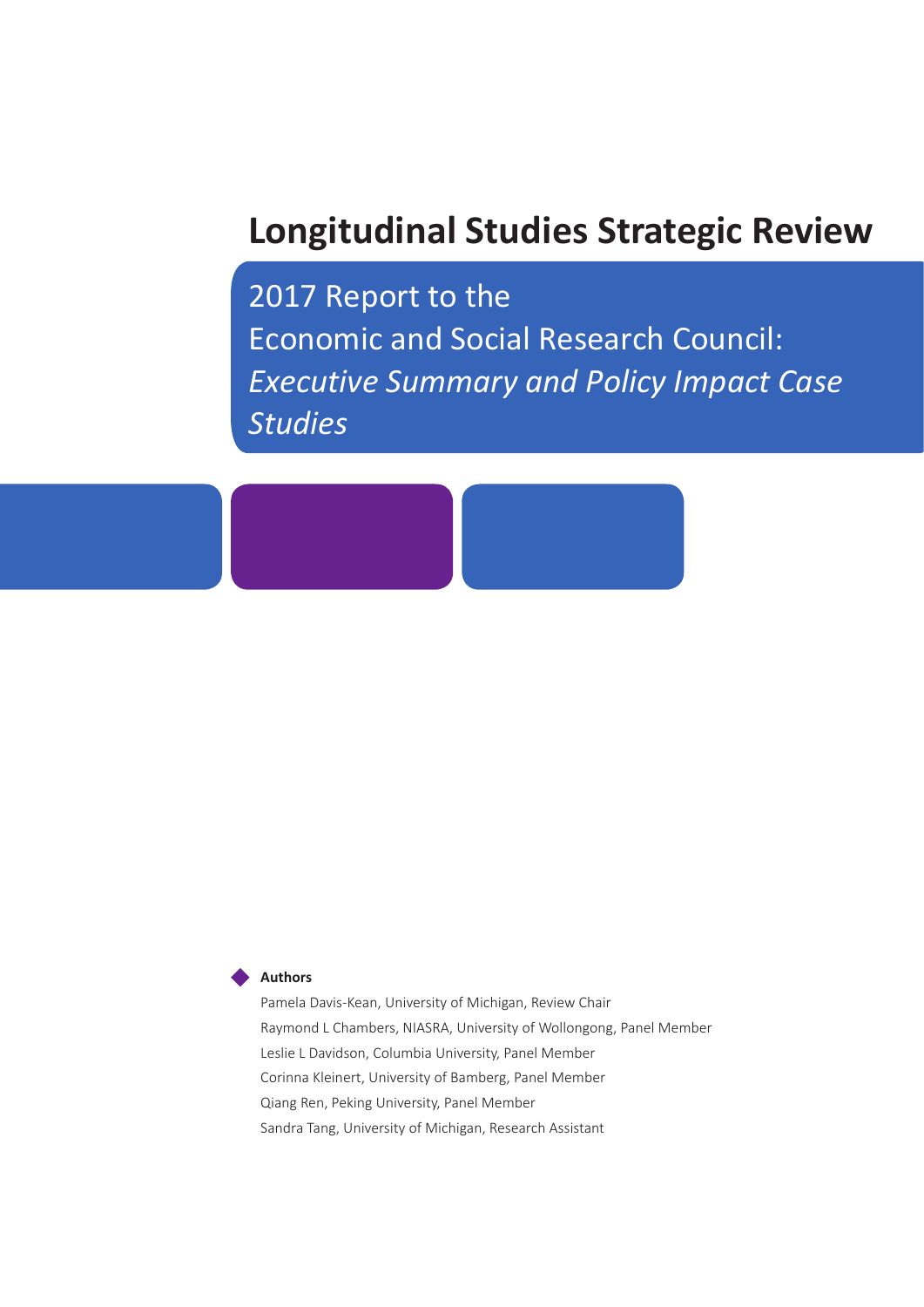# **Executive summary**

#### **Context**

The 2017 Longitudinal Strategic Review was commissioned to review the continuing scientific needs for longitudinal research resources, how these needs could be met by the Economic and Social Research Council (ESRC), and to offer recommendations on strategic and innovative ways to enhance this portfolio in the future.

The last **[strategic review](http://www.esrc.ac.uk/files/news-events-and-publications/publications/strategic-review-of-panel-and-cohort-studies-2006/)**<sup>1</sup> occurred in 2006, and since then there have been changes in both what the ESRC has invested in regarding their longitudinal portfolio, as well as normative changes in the UK population and the policies and context that impact this population. It is therefore timely to review the longitudinal data strategy of the ESRC.

Even during this review, the structure of UK government research funding is changing: the ESRC will now be part of the larger research funding body **[UK Research and Innovation](https://www.ukri.org/)** (UKRI), and the locus of decision-making will evolve. Other funders of longitudinal investments (notably, the **[Medical Research Council](https://www.mrc.ac.uk/)** (MRC) and **[Wellcome](https://wellcome.ac.uk)**) have updated their strategies for funding longitudinal and cohort investments, and the ESRC has worked closely with these funders to develop potential avenues for greater synergies across funders. There have also been advancements and developments in legislation to make access to other sources of data (administrative and medical data, social media, smart meter data, consumer data, and harmonisation of multiple datasets) more feasible, and in technologies and methodologies to increase the value of an already rich source of data for the longitudinal data community. Other opportunities also continue to emerge such as the **[Life Sciences Industrial Strategy](https://www.gov.uk/government/publications/life-sciences-industrial-strategy)**<sup>2</sup> and the regional digital innovation hubs initiative. These changes pose both opportunities and challenges for ESRC's continued investment in longitudinal studies and for social science research more broadly in the UK.

#### **Project overview**

It is within this changing context that the independent international review panel has gathered information and views through an open online consultation and in-person workshop, information requests and invitations, participation in events and use of published material, and meetings with key stakeholders and experts, exploring the continuing needs for evidence and priorities for investment in ESRC's longitudinal studies. These methods of gathering data from the community of users and stakeholders led to the initial review questions being honed down to three major priority questions, which then became the focus of the review panel's deliberations:

- What are the scientific and policy-relevant content needs for longitudinal data in the future?
- What are the advantages and challenges to using longitudinal data enhancements such as administrative data linkage and harmonisation?
- How can training, access, and promotion of longitudinal investments be continued and enhanced for both traditional and non-traditional research communities?

These questions and a summary of key findings from the review are provided below followed by specific recommendations that have been ordered by the panel's views on priority for implementation.

#### **Key findings**

#### *1. What are the scientific and policy-relevant content needs for longitudinal data in the future?*

• The UK is recognised globally as having significant strengths in longitudinal data, thanks to historic investments by the ESRC and other funders over many decades. The investment in these resources gives the UK social science community a competitive advantage in understanding critical population trajectories over the life course and across changing contexts.

<sup>&</sup>lt;sup>1</sup> Martin, J. et al. (2006). **<u>Strategic Review of Panel and Cohort Studies: Report to the Research Resources Board of the Economic and Social</u> [Research Council](http://www.esrc.ac.uk/files/news-events-and-publications/publications/strategic-review-of-panel-and-cohort-studies-2006/)**. London: Longview.

<sup>2</sup> UK Office of Life Sciences. (2017). **[Life Sciences: Industrial Strategy report](https://www.gov.uk/government/publications/life-sciences-industrial-strategy)**.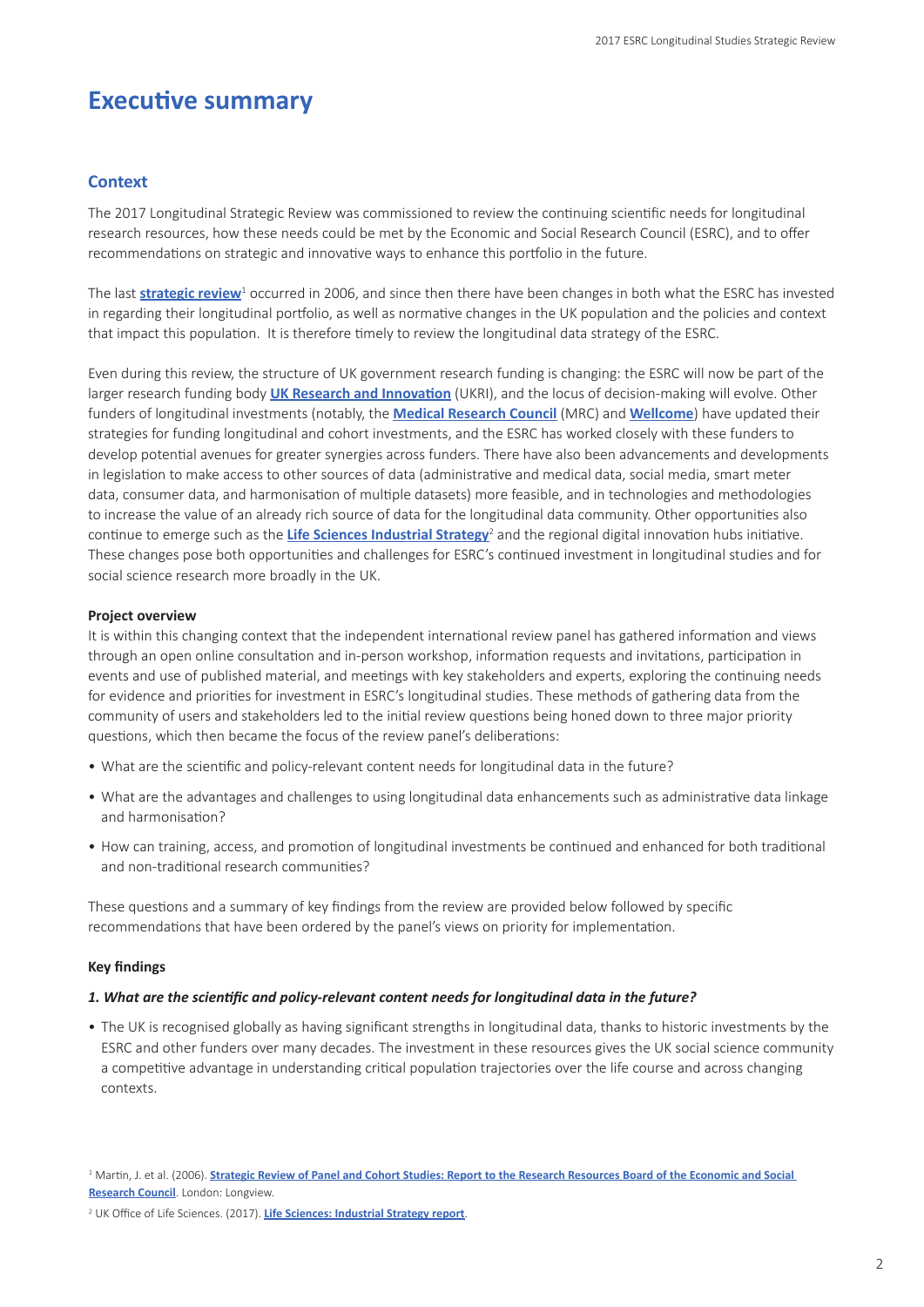- ESRC's combination of longitudinal cohort and household panel studies covers the most urgent research questionsof the scientific community, and provides an adequate data landscape to study a broad range of research and policyrelated questions on different aspects of the life course. Government analysts consulted in the course of the review were overwhelmingly positive about the value of longitudinal data in informing policy.
- It is clear that only longitudinal studies can answer certain questions. Panel studies, for example, are particularlyuseful for estimating rapid changes and answering some policy issues, while cohort studies are particularly useful forproviding rich information on different aspects of the life course.
- However, longitudinal surveys are expensive to maintain and the birth cohorts take a long time to generate useful insights about older age groups. There is a large gap in cohort measurements on young children. Thus, it isimportant to prioritise investments carefully.
- Cohorts established long ago are inevitably no longer fully representative of their age groups in the current UK population, and do not always provide the breadth of data required to look at devolved matters or particularly vulnerable groups. This can limit the usefulness of the existing studies in understanding some of the key issues of our age.
- Although numerous studies have been published from ESRC-funded longitudinal studies, the review panel has found it difficult to trace specific evidence of the 'instrumental' or 'direct' policy impacts from these investments within the time and resources allocated to this review. Impacts from these ESRC longitudinal data investments undoubtedly exist but are hard to pinpoint and quantify, in part because insights drawn from their use more typically contribute to 'conceptual' impact (or 'enlightenment') and thus act gradually to change the discourse, thinking, and common knowledge around an issue. If left unchecked, a lack of evidence is likely to undermine the case for future investments, given the general principle that research funding in the UK should be founded on an evidence-basedscientific case.
- By building on the rapidly expanding access to greater quantities of administrative data, there may now be considerable opportunity to implement innovative approaches from the start in the design of a new study (or related studies) tracking key groups in a period of rapid change, such as younger cohorts where the UK lacks data to answer crucial policy and research questions.

#### *2. What are the advantages and challenges to using longitudinal data enhancements such as administrative data linkage and harmonisation with longitudinal survey data?*

- The ways in which longitudinal data is collected and analysed needs to continue to be state-of-the-art, particularly in terms of allowing for the impact of increasing data linkage and harmonisation, and the ESRC needs to take advantage of opportunities to help ensure that the UK maintains its leading position in these areas in the future.
- There is an opportunity to maximise the linkage of routine administrative and health data to our longitudinal studies and to realise benefits. These include improved representativeness in coverage, enhanced content and value of the data for research, and increased speed in creating insights.
- Use of an innovative sampling methodology an administrative data population spine on which to base current and new longitudinal studies – would provide a key underpinning and transformative element of the UK's research data infrastructure; its creation would involve a number of challenges but the returns would be significant and reach beyond social science.

#### *3. How can training, access and promotion of longitudinal investments be continued and enhanced for both traditional and non-traditional research communities?*

- The level and range of training offered in the UK is world-leading. Nonetheless there are challenges to maintaining the right mix of skills and mentoring in the longitudinal studies community (particularly in the face of competition for quantitative methodological skills from other non-research sectors).
- There is widespread s[upport for contin](https://www.ukdataservice.ac.uk/)uing and expanding a longitudinal data support centre approach, in combination with the **UK Data Service**, for making access and discoverability of longitudinal resources as straightforward as possible for researchers and policy makers.
- Better methods for tracking the use of ESRC's longitudinal data are also needed.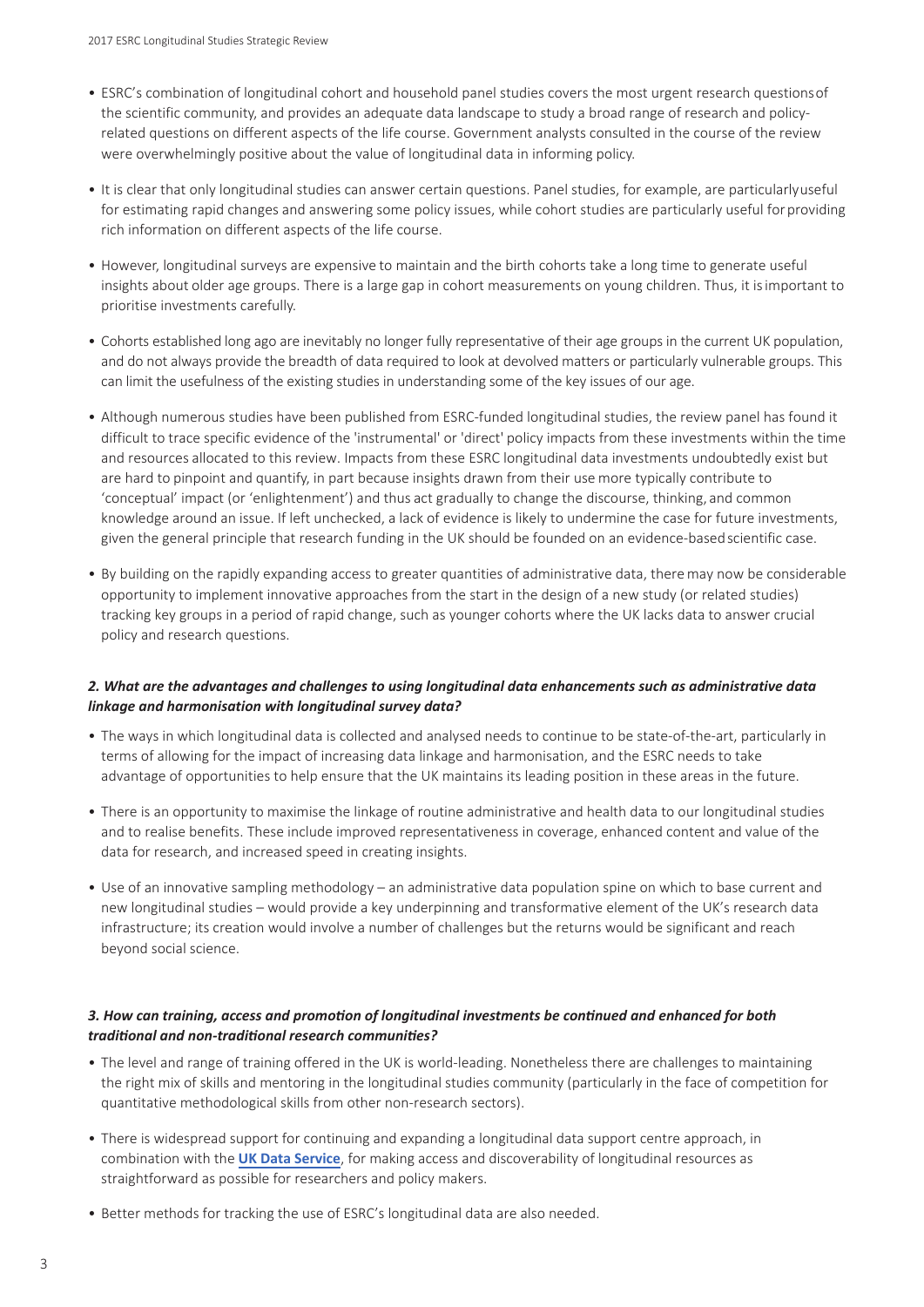### **Recommendations (presented in order of priority)**

#### *1. Construct an administrative data spine that can be used for new and existing longitudinal studies supported by the ESRC and other funders*

1.1 Policy-relevant research requires longitudinal data that is representative of a rapidly changing UK population. This in turn requires the future design of ESRC longitudinal data resources to be capable of dynamically representing this population. We therefore recommend that the ESRC develop and maintain a longitudinal administrative data spine with maximum population coverage that can be used as the basis for data linkage and as a sampling frame for its longitudinal surveys.

- o We recommend that ESRC negotiates with the appropriate government department(s) to obtain ongoing and guaranteed access to a register of unique personal identifiers with comprehensive UK population coverage, such as the NHS identifier, that can be used as an administrative spine for future longitudinal studies. This can also be a resource for data linkage for the ESRC's currently supported longitudinal studies and potentially those of other major funders.
- o We strongly advise that ESRC works collaboratively to ensure that it plays a leading role in developing UKRI's strategy for how the research councils (and other funders) can create a foundational longitudinal infrastructure that is open for research use.
- o We recommend that ESRC convenes a group consisting of representatives from government, legal, public, and academic spheres to advise on creation and management of this administrative data spine.

#### *2. Commission a new birth cohort with an accelerated longitudinal design and additional funding for transition to adulthood for the Millennium Cohort Study*

2.1 We recommend that the ESRC commissions a new UK population-representative birth cohort, and if possible, within a reasonable time frame, sampled from the administrative population spine so that data is available on those that participate (or not) as well as those that leave the study.

o We recommend the use of an accelerated longitudinal design with sufficient power to examine key questions at the national and regional level or in vulnerable subgroups. This accelerated design entails that pivotal age periods (to be determined) can be ascertained across two or more ages simultaneously.

2.2 We recommend funding an additional sweep of the **[Millennium Cohort Study](http://www.cls.ioe.ac.uk/page.aspx?&sitesectionid=851&sitesectiontitle=Welcome+to+the+Millennium+Cohort+Study)** (MCS) to allow for an important life stage – transition to adulthood – be prioritised.

#### *3. Continued funding for the household panel study and targeted innovative grants for existing cohorts*

3.1 We recommend that ESRC continues investment in **[Understanding Society](https://www.understandingsociety.ac.uk/)**, subject to a strong scientific case and peer review, since it provides the backbone for observing changes in socioeconomic issues and household mobility in the UK, is based on a large national sample, enables international comparisons, and is highly valued for its flexibility in experimentation and importance to the policy community.

3.2 We also recommend that ESRC investigate the feasibility of basing future sweeps of Understanding Society on households identified via the longitudinal administrative data spine described in **Recommendation 1**.

3.3 We recommend that ESRC supports the **[National Child Development Study](http://www.cls.ioe.ac.uk/page.aspx?&sitesectionid=724&sitesectiontitle=Welcome+to+the+1958+National+Child+Development+Study)** (NCDS), **[British Cohort Study](http://www.cls.ioe.ac.uk/page.aspx?&sitesectionid=795&sitesectiontitle=Welcome+to+the+1970+British+Cohort+Study)** (BCS70), and **[Next Steps](http://www.cls.ioe.ac.uk/page.aspx?&sitesectionid=1246&sitesectiontitle=Welcome+to+Next+Steps+(LSYPE))** through competitive and innovative grant proposals that can enhance the data in the existing cohorts, which may include targeted administrative data linkages and harmonisation as well as potential new data collection focused on important questions in line with ESRC's strategic priorities using a rigorous re-funding strategy.

3.4 We recommend that the ESRC commissions a mechanism for innovation in the cohort studies, similar to the innovation panel in Understanding Society, to continue supporting methodological development (piloting, testing, and experimentation) in their longitudinal investments.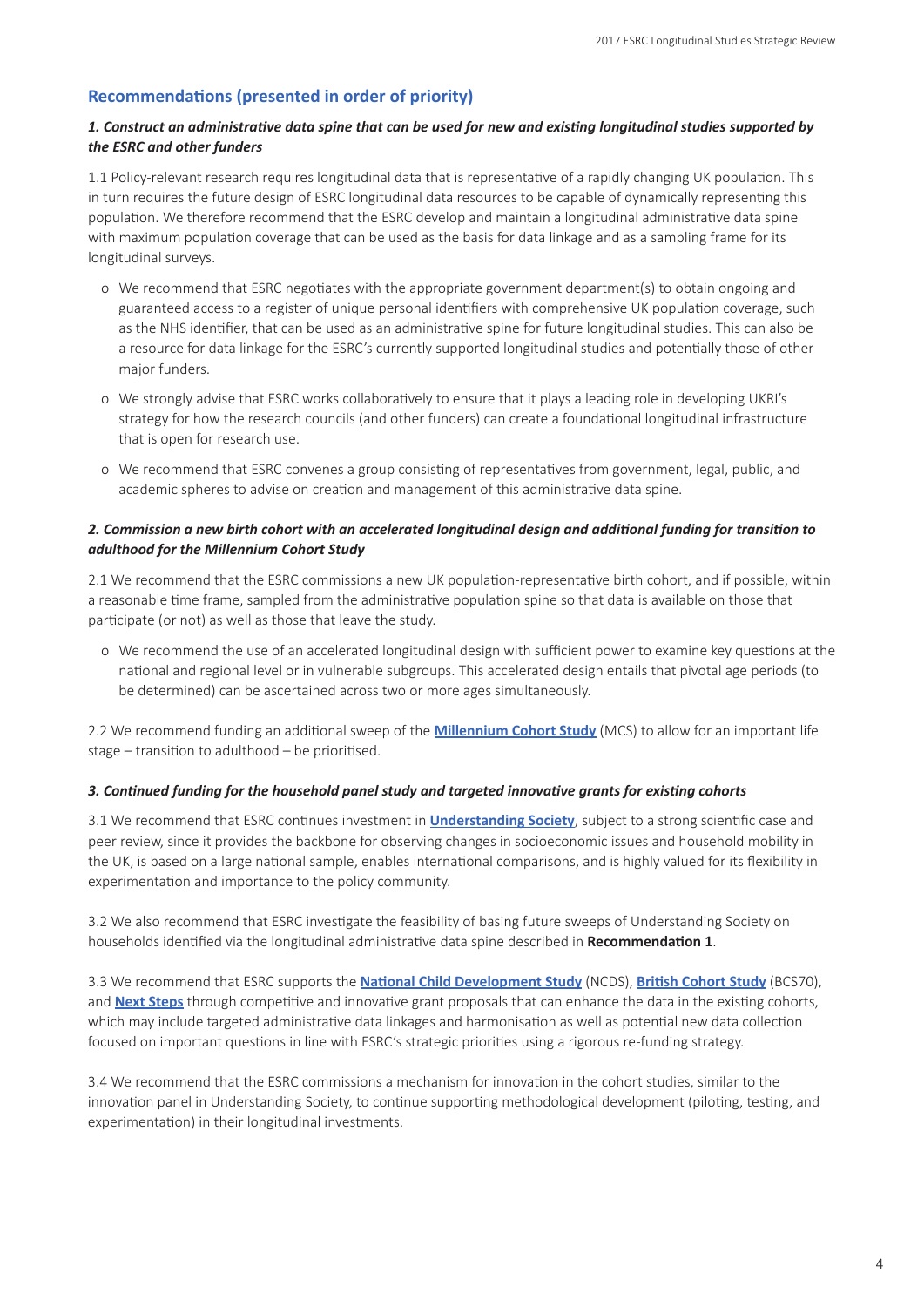#### *4. Broaden consultations, extend sampling and introduce time-limited funding*

4.1 We recommend that the ESRC ensures that study consultations are sufficiently broad and the processes are clearly articulated, to ensure an appropriate mix of academic and policy experts, and that the process of consultation is transparent.

4.2 We recommend that ESRC prioritises funding of studies (including the recommended new cohort) that consider ways to oversample devolved nations and communities of importance or policy interest. An important focus of this recommendation is to consider ways of establishing a representative population sample that allows for policyrelevant regional and community sub-samples that are large enough to be appropriately analysed. In particular, we recommend that this requirement is a priority when developing the longitudinal administrative data spine described in **Recommendation 1**, which would facilitate maintaining representativeness by allowing for refreshing of the sample over time.

4.3 We recommend that the data collection for any longitudinal investment new or ongoing be time-limited. Requests for data collection beyond the initial funding period should be submitted for review in a new proposal that outlines a strong scientific rationale accompanied with clear research questions related to why additional data should be collected at the time proposed. This will allow for innovations to be introduced to the studies and for ESRC to consider the representativeness and ongoing value of their investments in their portfolio of longitudinal studies.

#### *5. Invest in data management and sharing*

5.1 With additional funding and resources, we recommend that ESRC takes the lead in the UK across funders to expand the cross-collaborative functions of a longitudinal data resource centre. Such a centre would lead on carrying out and sharing research focusing on longitudinal analysis issues faced by all funders, would provide leadership in the use of data linkage and data harmonisation methods that could be used to facilitate their funded research, and promote international collaboration. We recommend that ESRC continues to support the functions of a longitudinal data resource centre to:

- o continue enhancement and innovation on data linkage, data harmonisation, impact, training, and discoverability
- o support the provision of topical data platforms (e.g. mental health, political science) for special interest data users
- o extend activities to cover the broader longitudinal investments across more UKRI longitudinal studies and beyond in collaboration with other funders
- o develop strong collaborations with other national and international groups.

5.2 We recommend that the ESRC strongly support continued funding of the UK Data Service, which has been central to the ease of access and increasing use of the data encompassed in the ESRC longitudinal investments.

5.3 Due to the broader availability of the ESRC's longitudinal studies and ubiquity of use, there is a need for better evidence of the use and impact of research findings and better practice at citing data. We recommend that ESRC supports longitudinal investments to develop innovative technology and tools, and better methods and measures to track and compile metrics on data use and sharing to enable demonstration of impact.

#### *6. Data linkage and harmonisation*

6.1 We recommend that ESRC collaborates within UKRI and with other funders to strongly promote, facilitate, and negotiate administrative data linkage (broadly defined) for researchers to achieve a step change in capacity to meet increasing demands for longitudinal information including at local authority level and for particular subgroups.

6.2 We recommend that all ESRC-funded longitudinal studies using data linkage will be required to provide appropriate paradata about the data linkage process, which can then inform analysis of the linked data.

6.3 We recommend that the ESRC continues to fund retrospective harmonisation of all studies of similar design, especially the cohort studies, where a scientific need is identified.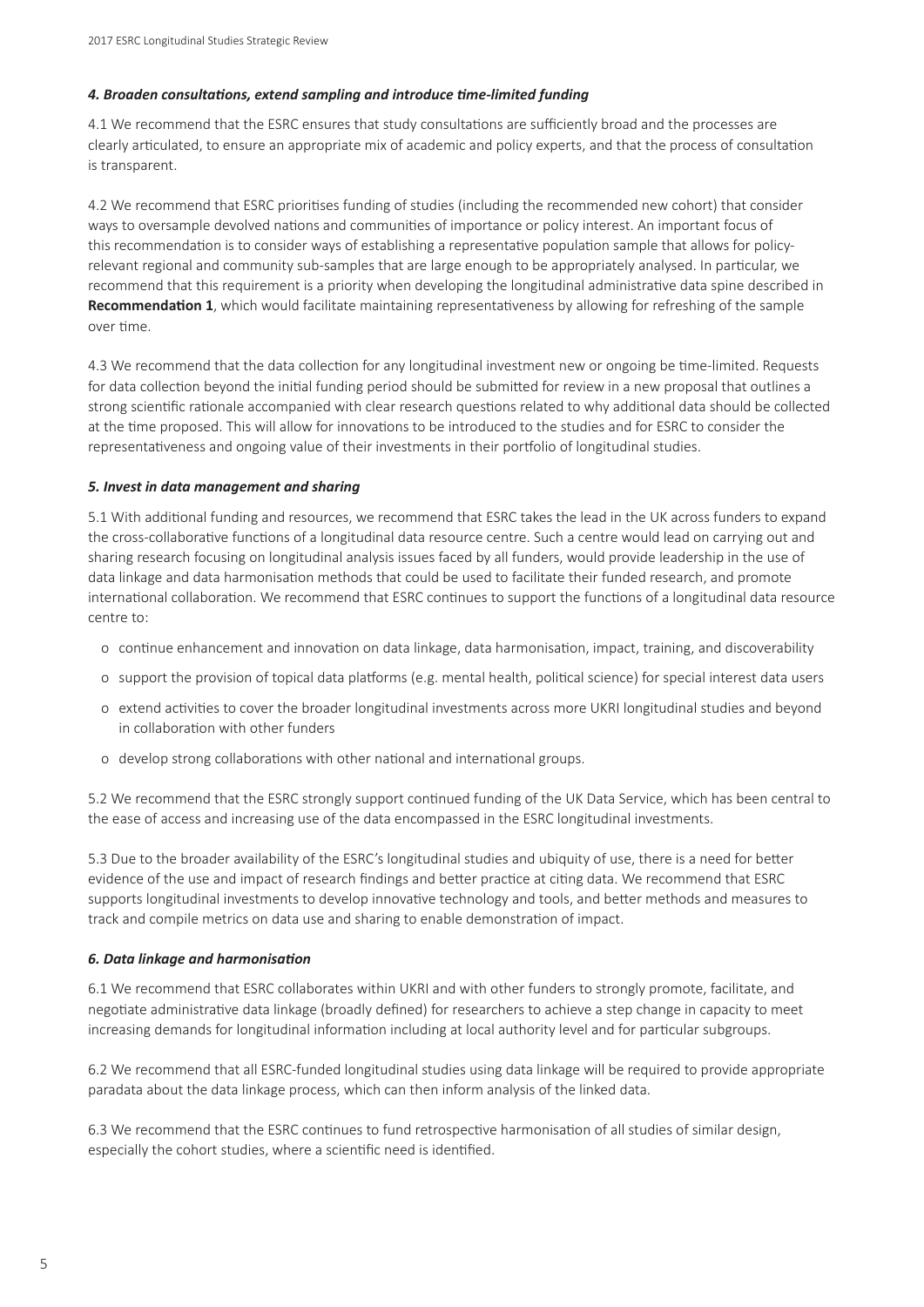6.4 We recommend that ESRC funds or mandates that future longitudinal studies develop methods for prospective harmonisation to maximize use and further extend the value of the data, and provide leadership with other funders to harmonise data sources across the UK and internationally.

6.5 We recommend that all ESRC-funded longitudinal studies using data harmonisation are required to provide appropriate metadata about the harmonisation process and appropriate means of creating, storing, and sharing harmonisation-related metadata.

#### *7. Review and expand training and develop a data dashboard for policymakers*

7.1 Building on current efforts, ESRC should commission a review of the provision and organisation of all training applicable to longitudinal studies currently provided at multiple institutions, and ensure innovative and sufficient academic training at the doctoral and post-doctoral levels into the future to make best use of the unparalleled longitudinal data generated in the UK. This should include funding ongoing career development beyond the postdoctoral level to ensure well-placed senior mentorship in longitudinal research.

7.2 We recommend that ESRC, in collaboration with UKDS, funds the development of a centralised analysis platform aimed at policy users of its longitudinal data resources to access information related to these resources and data enhancements, and facilitate analysis. This dashboard would provide descriptive statistics and share data in a way that is accessible to users who are interested in longitudinal data, but with diverse interests and varying levels of statistical knowledge and methodological training. This may involve investment in new technologies to create such a dashboard.

### **Conclusion**

It is clear that the ESRC has created a unique portfolio of longitudinal data resources for the research community that reaches far beyond the social sciences and the UK. It is hoped that the recommendations and priorities provided in this strategic review will continue to enhance the investments and the role of the ESRC as a leader in the collection sharing and use of longitudinal data for scientific and policy purposes.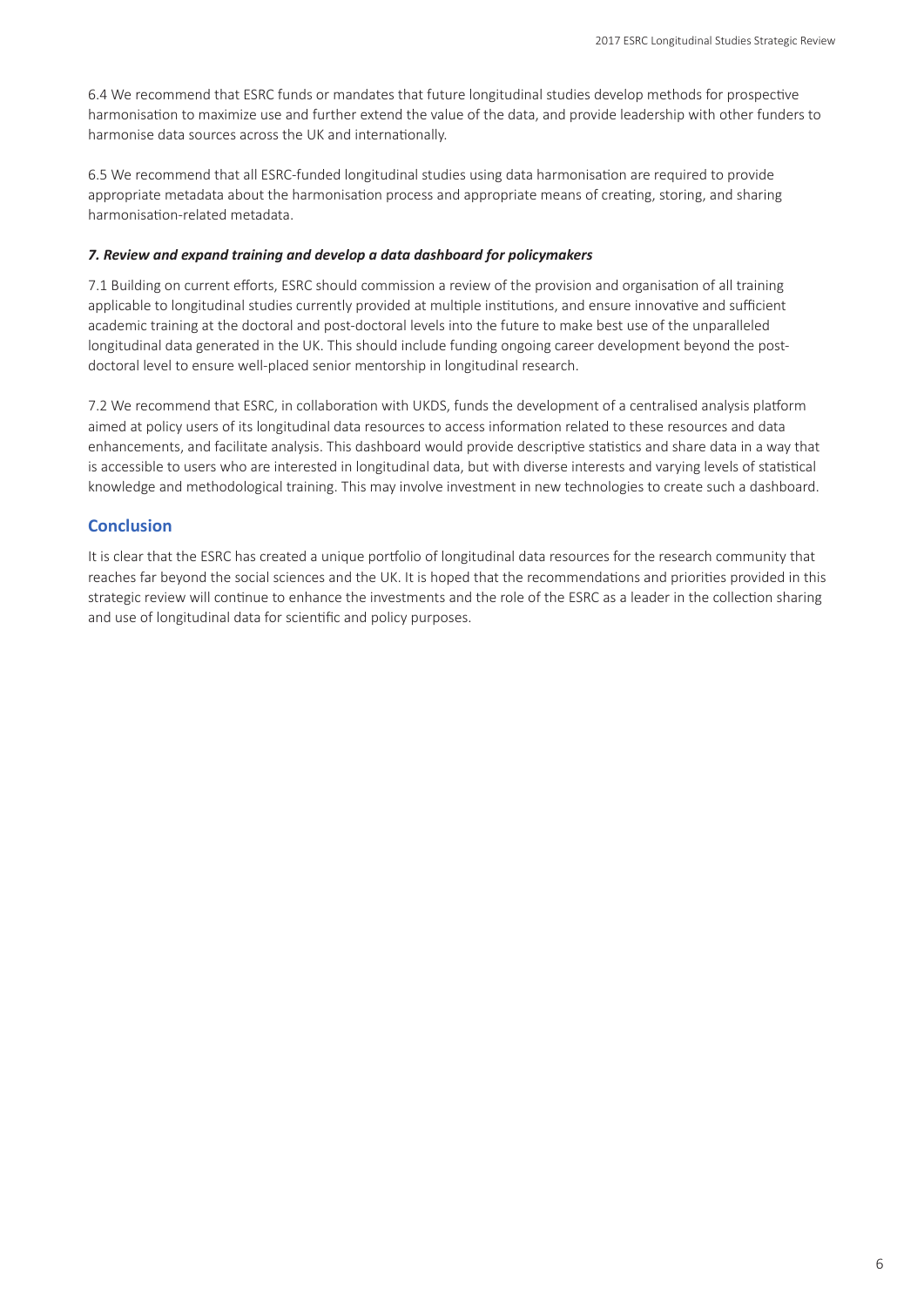# Policy impact case studies

ESRC Office December 2017

# Longitudinal Studies: Evidence of Influencing Policy

The following Case Studies have been grouped by the themes identified at the Longitudinal Studies Review workshop held in January 2017. The approach to the selection of case studies is outlined at the end of the report.

| Kev: |  |  |  |  |
|------|--|--|--|--|

| <b>Main Scientific Themes</b>                             | Scientific sub-themes                                                            |  |  |  |  |
|-----------------------------------------------------------|----------------------------------------------------------------------------------|--|--|--|--|
| Long-term effects of<br>childhood and adult<br>experience | Education and Skills - school, FE, HE, Lifelong                                  |  |  |  |  |
|                                                           | Impact of policy on individuals, groups and communities                          |  |  |  |  |
|                                                           | Psychosocial and emotional factors                                               |  |  |  |  |
| Demographic shifts and<br>mobilities                      | Intergenerational dis/continuities                                               |  |  |  |  |
|                                                           | Changes in employment patterns, pathways and labour markets                      |  |  |  |  |
|                                                           | Social, educational and geographical mobility differences                        |  |  |  |  |
|                                                           | Social and physical factors                                                      |  |  |  |  |
| <b>Health and Wellbeing</b>                               | <b>Mental Health</b>                                                             |  |  |  |  |
| Equality and Inequality                                   | Social, economic, educational, geographic and digital/technological inequalities |  |  |  |  |
| Biosocial research and<br>genomics                        | Biosocial research                                                               |  |  |  |  |
|                                                           |                                                                                  |  |  |  |  |
| Diversity and Identity                                    | Political values, attitudes and voting behaviour                                 |  |  |  |  |
| Ageing population                                         | Ageing, health and well-being                                                    |  |  |  |  |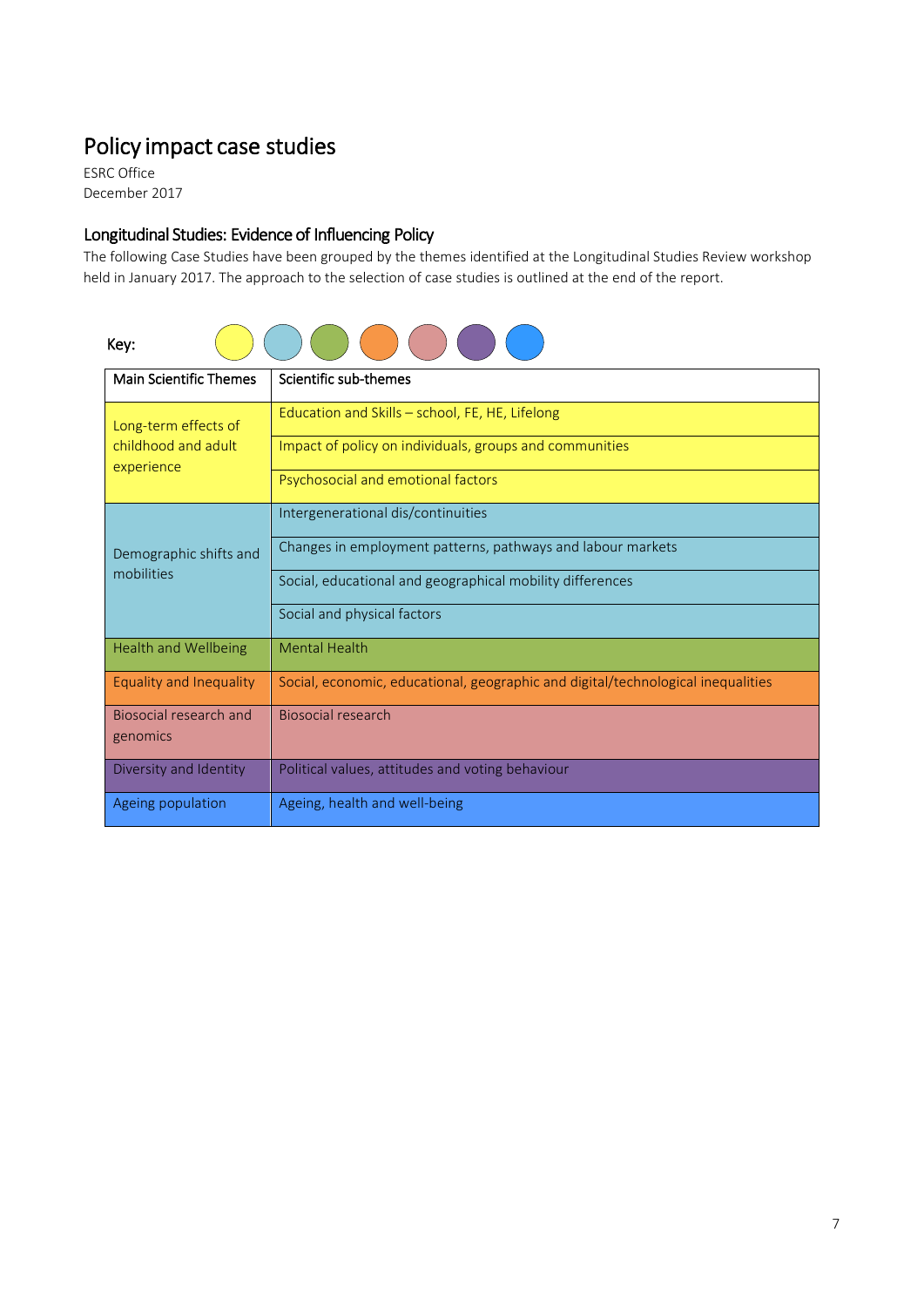

1. Millennium Cohort Study research finds exclusively breastfed babies 14 times less likely to die in their early months than those not breastfed at all, providing rationale for best practice standards

Breastfed children have at least six times greater chance of survival in the early months than non-breastfed children. An exclusively breastfed child is 14 times less likely to die in the first six months than a non-breastfed child, and [breastfeeding drastically reduces deaths from acute respiratory infection and diarrhoea.](https://www.unicef.org/nutrition/index_24824.html)

### Findings:

- Using MCS data, researchers [Quigley, Kelly and Sacker \(2007\)](https://www.ndph.ox.ac.uk/publications/484094) found breastfeeding to be associated with lower hospitalisation rates for respiratory infections and child diarrhoea;
- Six months of exclusive breastfeeding was associated with a 53% decrease in hospital admissions for diarrhoea and a 27% decrease in respiratory tract infections (controlling for other factors).

#### Impacts:

The research findings have contributed to best practice and guidance on the benefits of breastfeeding:

- UNICEF Baby Friendly Initiative Standards (2013): a worldwide programme of the World Health Organization and UNICEF which has been implemented in 134 countries. Findings have been used as part of the evidence and rationale for these standards.
- The research has been widely cited by other health organisations, such as breastfeeding information packs for UK children's centres issued in 2009 by the National Childbirth Trust, and by the British Dietetic Association in its 2013 policy statement on 'Complementary Feeding: Introduction of solid food to an Infant's Diet'.

# Further information / underpinning research

- Unicef Nutrition web pages [information on breastfeeding](https://www.unicef.org/nutrition/index_24824.html)
- [REF2014. Millennium Cohort Study: building a picture of a new generation](http://impact.ref.ac.uk/casestudies2/refservice.svc/GetCaseStudyPDF/44326)
- [Dep. of Health \(2009\) Commissioning local breastfeeding support services. London.](http://webarchive.nationalarchives.gov.uk/20130107105354/http:/www.dh.gov.uk/en/Publicationsandstatistics/Publications/PublicationsPolicyAndGuidance/DH_106501)
- [Dex, S. & Joshi, H. \(2004\) Millennium Cohort Study First Survey: A User's Guide to Initial Findings. London: CLS.](http://citeseerx.ist.psu.edu/viewdoc/download?doi=10.1.1.462.2005&rep=rep1&type=pdf)
- [British Dietetic Association \(2013\) policy statement, 'Complementary Feeding: Introduction of solid food to an](https://nhsforthvalley.com/health-services/health-promotion/nutrition/early-years-nutrition/resources-for-health-professionals/)  [Infant's Diet'](https://nhsforthvalley.com/health-services/health-promotion/nutrition/early-years-nutrition/resources-for-health-professionals/)
- [NCT, 2009, Breastfeeding Pack for Children's Centres](https://www.nct.org.uk/sites/default/files/related_documents/Breastfeeding%20pack%20for%20Children%27s%20Centres-1.pdf)
- [UNICEF: Baby Friendly Initiative: The Evidence and Rationale for the UNICEF Baby Friendly Initiative Standards](https://www.unicef.org.uk/babyfriendl/wp-content/uploads/sites/2/2013/09/baby_friendly_evidence_rationale.pdf)  [\(2013\)](https://www.unicef.org.uk/babyfriendl/wp-content/uploads/sites/2/2013/09/baby_friendly_evidence_rationale.pdf)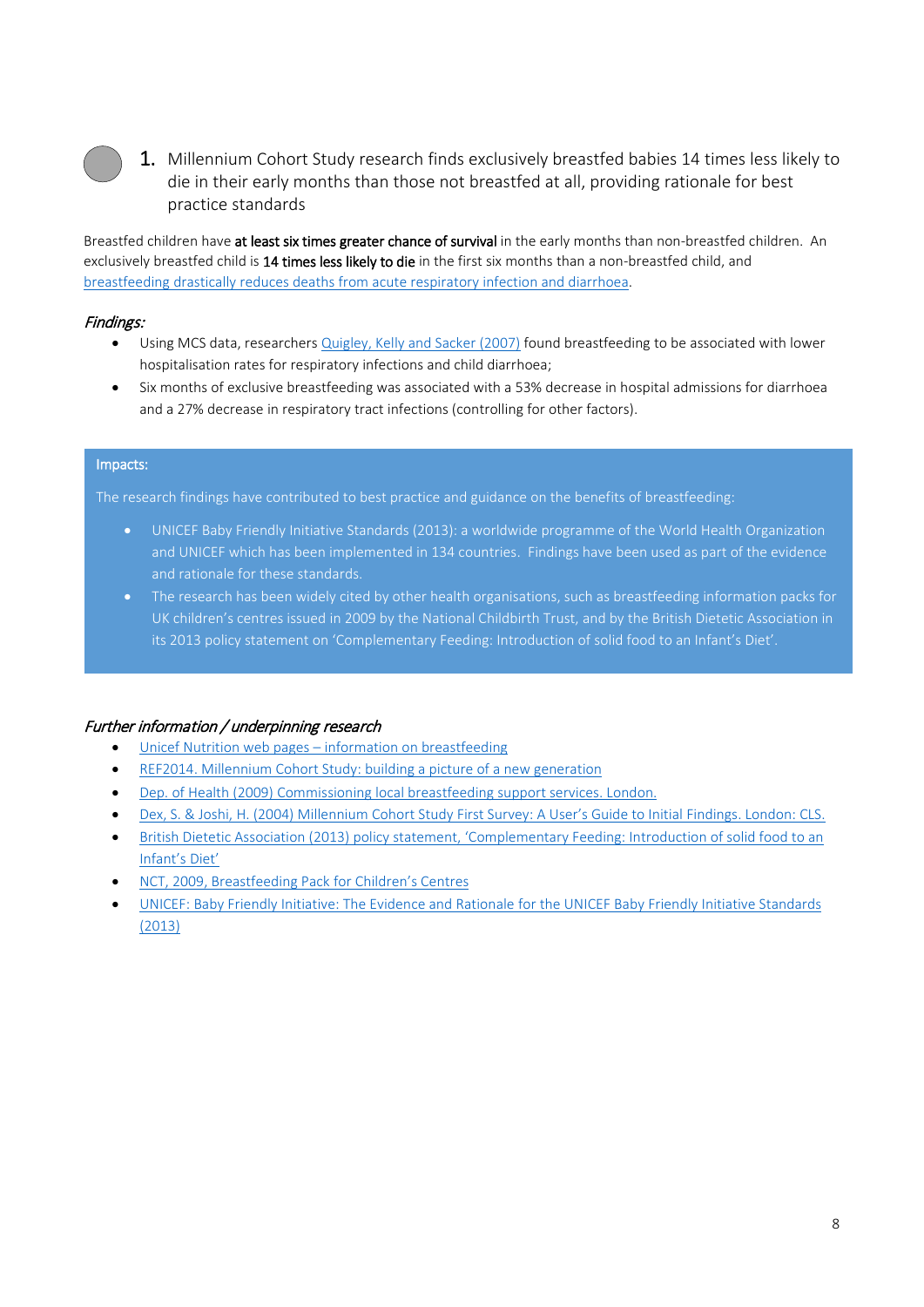

2. Research using longitudinal studies data underpins Department for Work and Pensions plans to tackle the impacts of worklessness, supporting 1.8 million children

In 2014-15 there were 1.8 million children in workless families across the UK, and in over eight out of ten cases the child was in a long-term workless family. The Department for Work and Pensions (DWP) used Understanding Society, a longitudinal household survey, and the Millennium Cohort Study, a birth cohort study, to build an understanding of the multiple disadvantages that workless families often face, and the impacts these disadvantages have on children and young people.

# Findings:

- Having a parent out of work, alongside a range of associated disadvantages, has a detrimental effect on the whole family and is likely to lead to an intergenerational cycle of disadvantage.
- 75 per cent of children in workless families failed to reach the expected level at GCSE, compared to 52 per cent in lower-income working families.
- Children growing up in workless families are almost twice as likely as children in working families to fail at all stages of their education.

Approximately £47.5 billion of the Government welfare budget is spent on family benefits, income support, tax credits and the unemployed [\(ONS figures, 2016\)](https://visual.ons.gov.uk/welfare-spending/) while estimates made by [Coles](https://www.york.ac.uk/inst/spru/research/pdf/NEET_Summary.pdf) *et al* in 2010 on the life-time public finance cost of 16-18 year olds who are Not in Education, Employment or Training (NEET) were between £12-35.5 billion. Other estimates in a [report commissioned by Save the Children](https://www.nga.org.uk/Guidance/Research/Too-Young-to-Fail.aspx) suggest the UK GDP in 2013 would have been around £20 billion higher had action been taken to close the achievement gap between the poorest pupils and others at age 11.

#### Impacts:

Based on ESRC-supported research and using both Millennium Cohort and Understanding Society data, the Department for Work and Pensions (DWP) has launched a major policy initiative (presently totalling £42 million) aimed at supporting parents/carers and families who experience worklessness and economic disadvantage, with the objective of improving educational attainment and mental health outcomes for children and young people. This policy announcement uniquely recognises young people's educational attainment and mental health as primary pillars of future employability, and the importance of the longitudinal studies employed to support these conclusions and policy investment recommendations.

As an example of longitudinal study data use, the DWP describe: "We joined data on how pupils perform in key tests and exams to the Understanding Society data – and this has shown us for the first time what a difference it makes to children's educational attainment if they live in a workless family." This innovative, research-led policy investment is directing support to front-line professionals aimed at improving educational and mental health outcomes for children whose parents/carers experience worklessness.

Proposals based on the findings include:

- Redefining the Troubled Families Programme "to encourage a greater emphasis on tackling worklessness and issues associated with it".
- Strengthening support to help reduce relationship distress between parents/carers, whether together or separated, announcing an innovative new programme, backed initially by £30 million (April 2017), with an additional £12 million added in the November 2017 Budget Statement.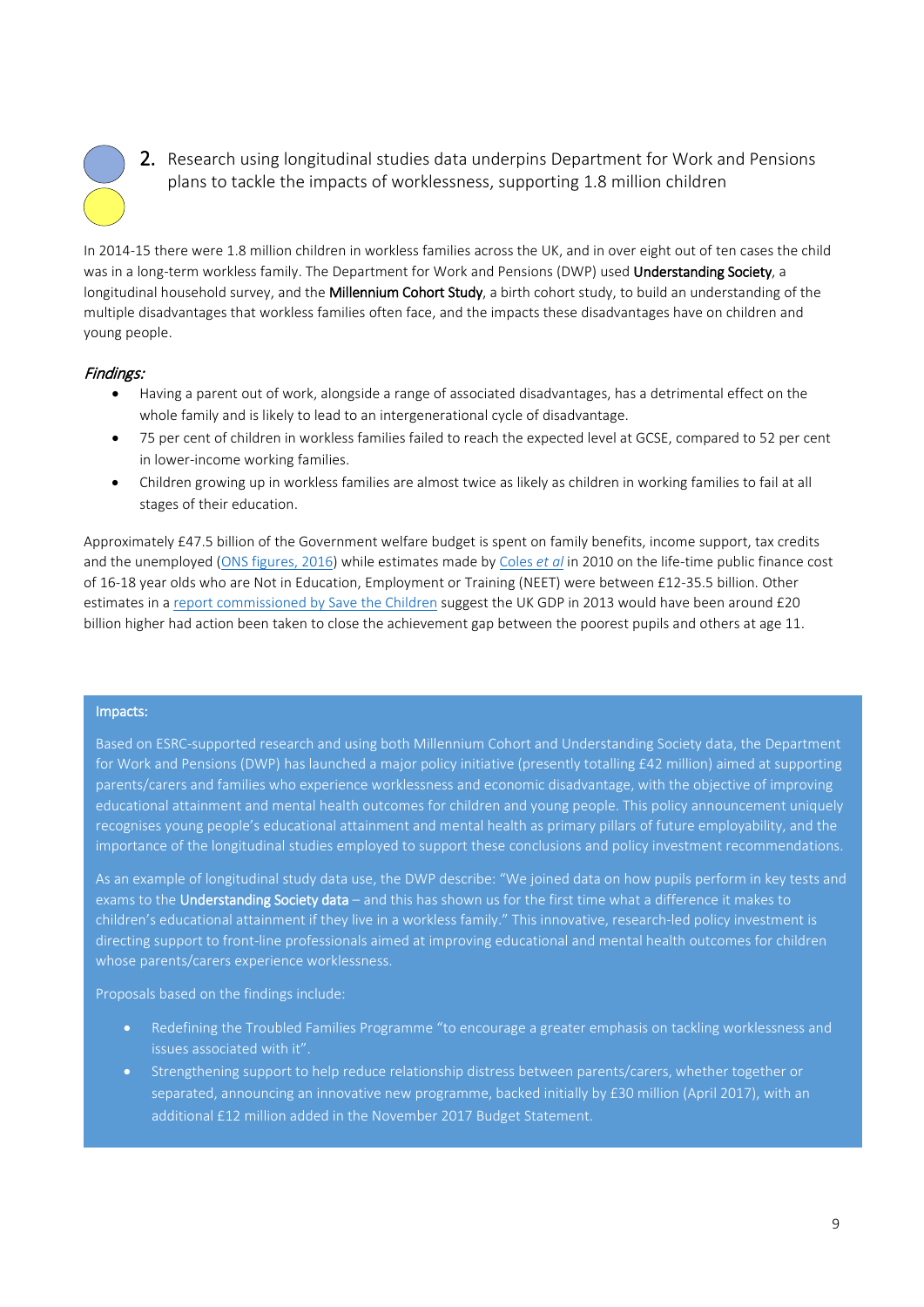### Future opportunities for further impact:

- Linking Troubled Families recommendations with the Industrial Strategy in order to support and encourage the younger generations to gain employment.
- Follow the Troubled Families Programme reviews and promote these research findings to charities working with disadvantaged families or poverty-focused e.g[. Child Poverty Action Group](http://www.cpag.org.uk/) who work to understand what [causes](http://cpag.org.uk/content/what-causes-poverty)  [poverty,](http://cpag.org.uk/content/what-causes-poverty) the [impact](http://cpag.org.uk/content/impact-poverty) it has on children's lives, and how it can b[e solved](http://cpag.org.uk/content/how-can-we-end-child-poverty-uk) – for good. Child poverty costs broader society an estimated £29 billion a year.
- Follow up with the devolved administrations and ask how they utilise the data collected on poverty. Also, local authorities may be interesting to follow in terms of how they implement the schemes and recommendations.

### Further information/underpinning research

- DWP, *[Improving lives: Helping Workless Families](https://www.gov.uk/government/uploads/system/uploads/attachment_data/file/621365/improving-lives-helping-workless-families-print-version.pdf)*, April 2017
- Damien Green, *[Helping Workless Families: Written statement](http://www.parliament.uk/business/publications/written-questions-answers-statements/written-statement/Commons/2017-04-18/HCWS589/)*, April 2017
- Dame Carole Black, *[Drug and alcohol addiction, and obesity: effects on employment outcomes](https://www.gov.uk/government/publications/drug-and-alcohol-addiction-and-obesity-effects-on-employment-outcomes)*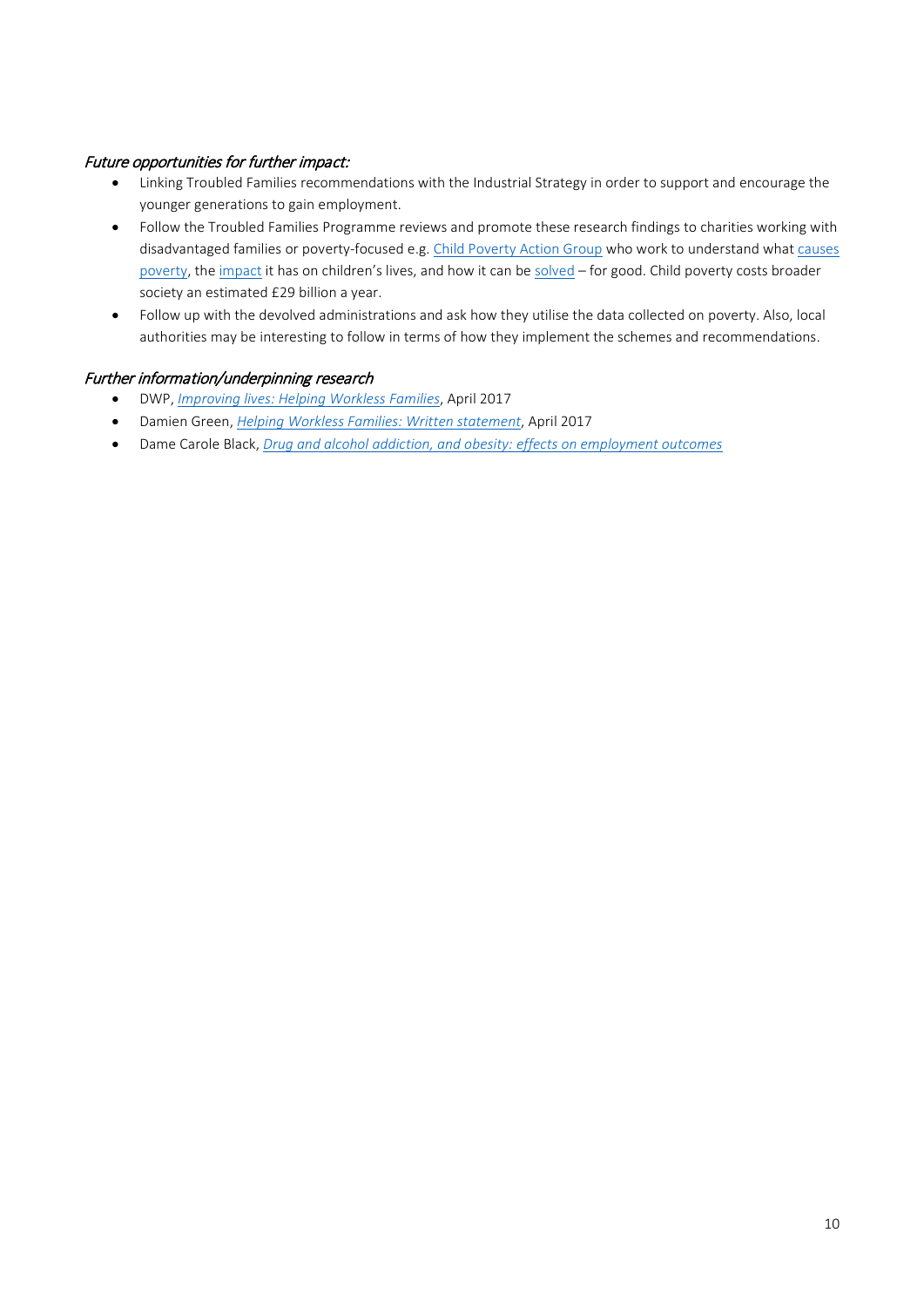# 3. Use of the ESRC Longitudinal Studies' genetic samples and data

The ESRC funded longitudinal studies provide biomedical and genetic information in addition to social science data. NCDS, the 1958 birth cohort, is in the top four of all datasets ever used in GWAS (Genome-Wide Association Studies) discoveries, and has been used in double the number of papers of, for instance, the Wellcome Trust Case Control Consortium that is specifically designed for this type of research.

Mills and Rahal (under review) engaged in a detailed analysis of the 3,293 genetic discoveries GWAS from 2005 to 2017. GWAS form the basis of fundamental research in biology, molecular genetics, neurobiology and medical sciences.

# Findings:

• In a systematic empirical overview, Mills and Rahal identified the datasets used, participant characteristics, traits under study and the funders of each type of research, by linking the databases of the GWAS Catalogue, information on publications and information on diseases.

#### Impacts:

- These GWAS studies have discovered key genetic variants, genes and biological pathways that play a role in specific diseases and disorders.
- Understanding the biology of diseases has in turn translated into new therapeutics and drug targets in the move towards personalised or precision medicine.
- The top datasets used were generally longitudinal cohort data that asked a wide variety of questions and were not specifically hypothesis driven, suggesting that a broader inclusion of questions incites wider usage by multiple disciplines over time.

*"The usage and impact of core ESRC-funded data and birth cohorts that contains biomedical and genetic information outside of the social sciences has been remarkable. Considering that the 1958 Birth Cohort has been one the most used datasets in GWAS discoveries to date, it has made a considerable impact on international biomedical, genetic and fundamental biological research. These studies have led to fundamentally new breakthroughs in cancer (notably breast, colorectal and prostate cancer), immunity, protein measurement and the nervous system."*

#### - Melinda Mills, Department of Sociology, University of Oxford

#### Further information:

- Mills, M.C. & C. Rahal (under review). The Anatomy of GWAS.
- A Genome-wide Association Study (GWAS) is a hypothesis-free data mining method using whole-genome data that tests to see whether there is a correlation between specific genetic loci and a phenotype or trait (e.g., schizophrenia, height, breast cancer).
- Access to the biomedical and genetic samples and data from the ESRC-funded longitudinal studies is managed by a specialised data access committee [METADAC,](https://www.metadac.ac.uk/) rather than the UK Data Service.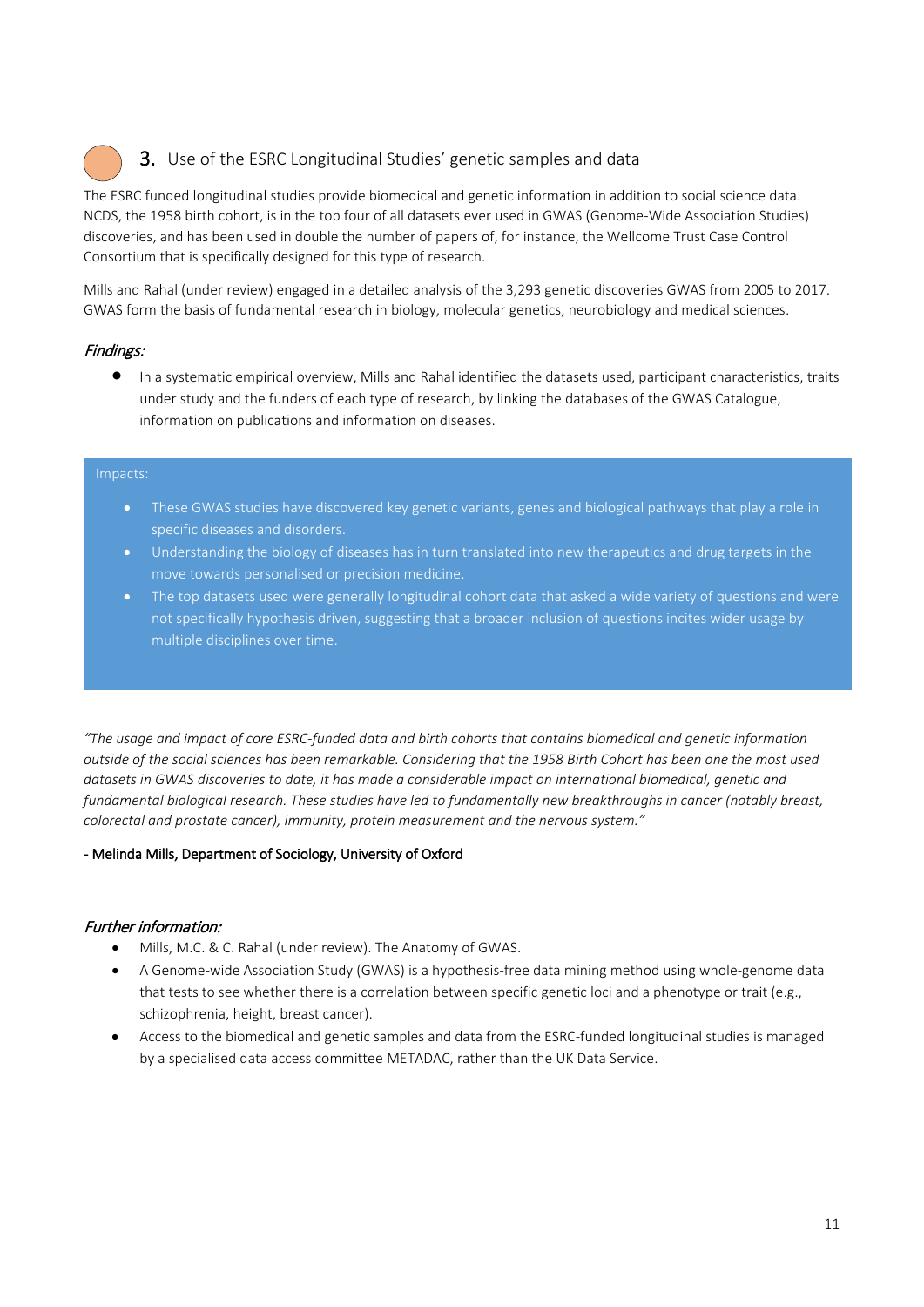

# 4. MCS data influential in Welsh Government's commitment to tackling obesity

The proportion of the Welsh adult population which is overweight or obese currently stands at 58% and illnesses associated with obesity are estimated to cost the Welsh NHS more than £73m a year.

#### *Findings:*

- The Welsh Government used research from the Millennium Cohort Study as part of its evidence base to demonstrate that the proportion of adults and children who are not maintaining a healthy body weight is increasing.
- The MCS data showed that 22% of Welsh children aged three were overweight and just over 5% were obese

#### Impacts:

The research findings were used in The Welsh Government's All Wales Obesity Pathway in 2010 to help people achieve a healthy weight. The Pathway sets out a four-phase approach to manage and treat obesity in Wales which includes community-based prevention and early intervention services, specialist weight management services and bariatric surgery and is a tool to be used by Local Health Boards in Wales to review local policies, services and crossdepartmental multi-agency working.

#### Future opportunities for further impact:

All Local Health Boards have prioritised obesity and continue to work with key partner organisations (public, voluntary and private) to drive this agenda. Implementation of the pathway has been driven by Local Health Boards, and delivery across Wales is being reviewed to assess current implementation. As such there have not been any formal annual updates or reviews published. Work is continuing with Local Health Boards to scope delivery and barriers.

Review of the Pathway will support the continued focus to develop this approach to tackle obesity. The Public Health (Wales) Act 2017 reinforces the Welsh Government's commitment to tackle obesity by producing a national strategy. Initial work on scoping the strategy has already begun, with a development board held on 23 October 2017, chaired by the Chief Medical Officer.

Findings could also be promoted to charities such as [Weight Concern](http://www.weightconcern.org.uk/) who carry out research into the causes, prevention and treatment of obesity and [Obesity.org](https://www.obesity.org/about/mission-vision) who work to better understand, prevent and treat obesity to improve the lives of those affected, through research, education and advocacy.

#### Further information / underpinning research

- [All Wales Obesity Pathway](http://gov.wales/topics/health/improvement/obesity/?lang=en)
- <http://impact.ref.ac.uk/casestudies2/refservice.svc/GetCaseStudyPDF/44326>
- Speech by [Health Minister Mark Drakeford](http://www.markdrakeford.com/report-on-obesity-treatment-in-wales-published/)
- Hansen, K. & Joshi, H. (eds). (2008) Millennium Cohort Study, Second Survey: A User's Guide to Initial Findings. London: CLS.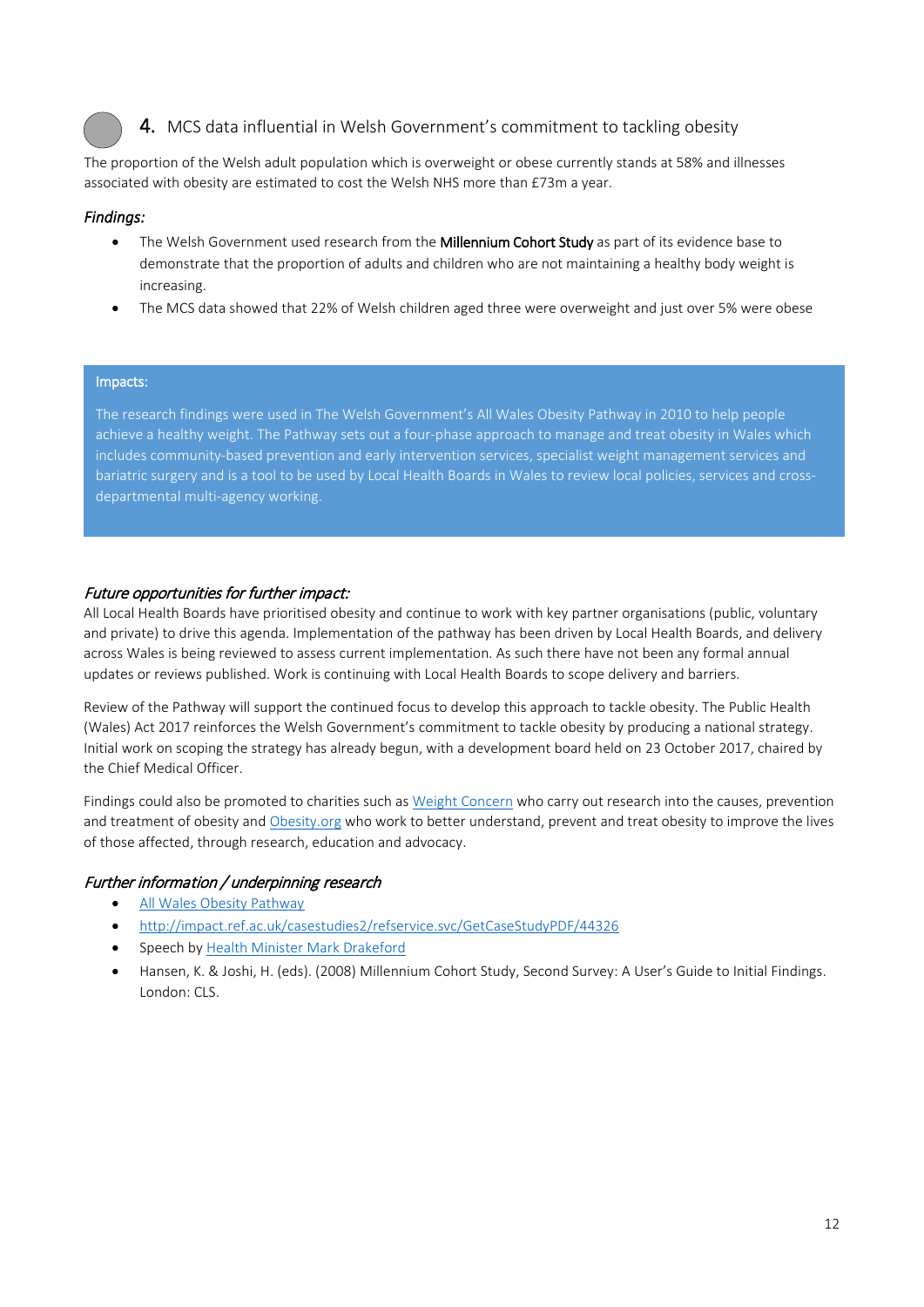

5. Understanding Society data essential to the DWP Implementation of Automatic Enrolment in Workplace Pensions, leading to increased total annual savings by £7.1 billion since 2012

Over the last 15 years, the Department for Work and Pensions (DWP) has developed and introduced the New State Pension and in doing so, has implemented Automatic Enrolment into workplace pensions. This has been achieved through the use of a dynamic micro-simulation model known as PenSim2, which in turn depends heavily on data from the British Household Panel Survey (now part of Understanding Society), specifically for the modules on partnership, fertility, labour market status, earnings and savings. By using large-scale datasets containing representative samples of individuals and households (either from administrative or household survey data) samples are 'grown' through time by simulating the relevant life events for each individual and each family.

#### Impacts:

- By 2020 over 10 million people are expected to be newly saving or saving more as a result of automatic enrolment.
- Since being initiated in 2012, more than 6.87 million workers have been automatically enrolled by 293,868 employers.
- Data collected up to April 2015 suggests that the number of eligible employees participating in a workplace pension increased to 15.1 million (75 per cent) up from 10.7 million (55 per cent) in 2012.
- The annual total amount saved by eligible employees across both sectors stands at £81.8 billion in 2015 which is an increase of £1.4 billion from 2014, and up £7.1bn since 2012.

*"Without that high quality social survey data, our modelling of the impact of the reforms would have been very much weaker, and policy affecting virtually everybody in the country would have been much less well informed."* 

#### - Mike Daly, DWP Central Analysis Division

#### Future opportunities for further impact:

Looking to the future, it is expected that Understanding Society data will be used to update the model. Specific elements of the study that are expected to be of use to future iterations of the model (based on an audit of PenSim2 carried out in 2004) include:

- Housing Wealth
- Intergenerational Linkages
- Modelling of mortality and disability through incorporating a health module
- Pension tenures for younger individuals
- Capital Income data

Also suggested is the benefit that these improvements being made to PenSim2 would offer to other government departments including Department for Education, Department of Health and HM Revenue and Customs.

# Further information / underpinning research:

- [Automatic Enrolment evaluation report 2016](https://www.gov.uk/government/uploads/system/uploads/attachment_data/file/576227/automatic-enrolment-evaluation-report-2016.pdf)
- [Automatic Enrolment evaluation report 2015](https://www.gov.uk/government/uploads/system/uploads/attachment_data/file/477176/rr909-automatic-enrolment-evaluation-2015.pdf)
- An [assessment of PenSim2, IFS, 2004](https://www.ifs.org.uk/publications/3215)
- Workplace Pensions: Update of analysis of Automatic Enrolment, 2016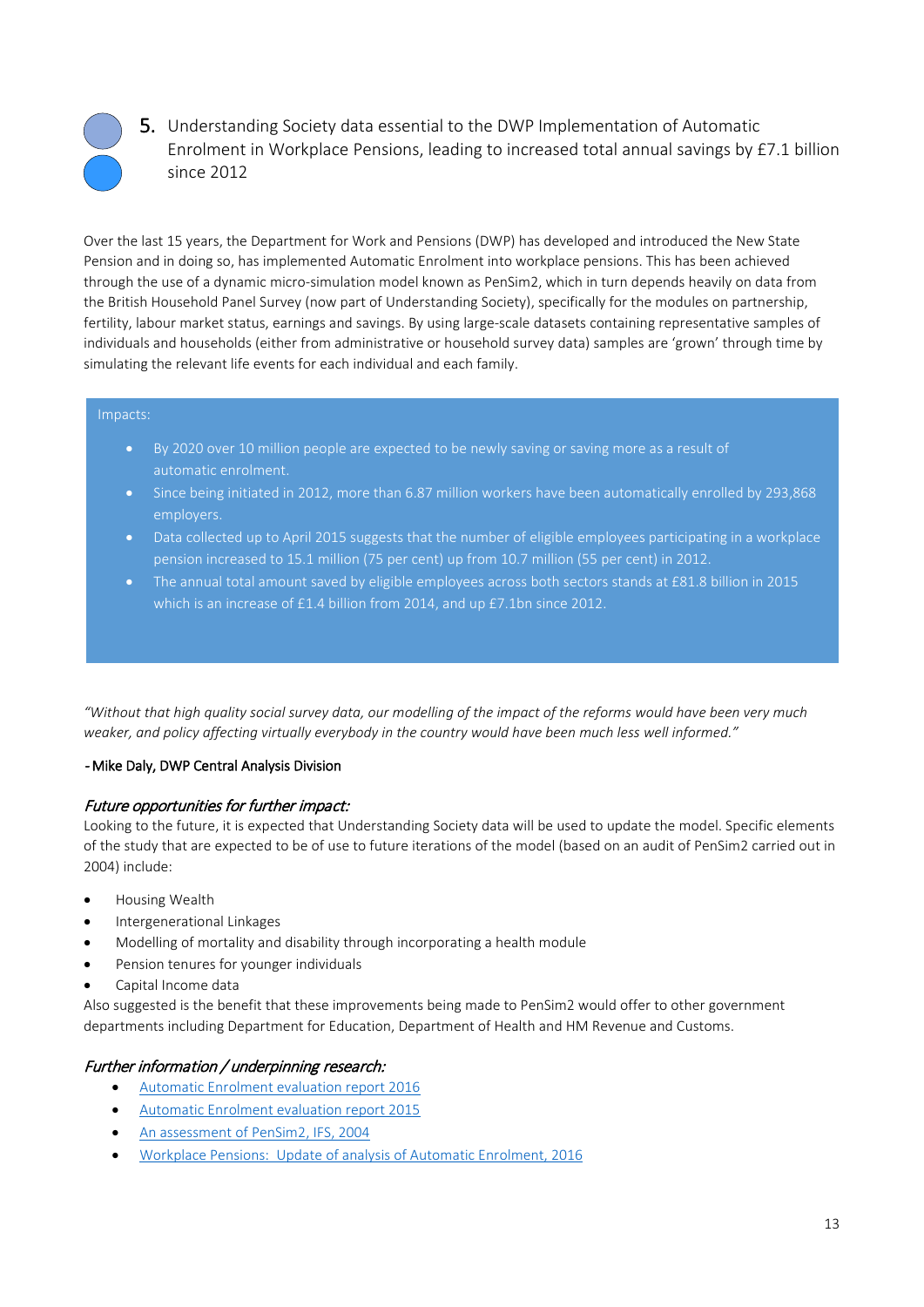

**6.** Longitudinal evidence supports welfare to work policy and changes common perceptions of mothers who return to work

Research using the birth cohorts (NCDS, BCS70 (and members' offspring), ALSPAC, MCS, BHPS and Children of NLSY (National Longitudinal Survey of Youth – a USA study) investigated the relationship between mother's employment and child outcomes, helping to change the prevailing presumption that children are affected from mothers going out to work, for which it found little evidence beyond the very early years, influencing the Welfare to Work policy:

"Welfare to work policy during the 2000s was very much focused on enabling mothers to enter or return to the labour market. The research, based on longitudinal studies found that, especially if complemented with access to childcare, maternal employment was not detrimental to child outcomes and was an important piece of underpinning evidence for this strategy". Jonathan Portes, Chief Economist DWP, 2002-2008

# Findings:

• The research found a mother's employment, and her circumstance and characteristics to be linked prospectively to the child's outcomes at a later date.

#### Impacts:

The research has been influential in challenging assumptions and to changing government thinking, including research carried out by Heather Joshi in collaboration with Harriet Harman MP. This went on to support the development of policy on maternity and parental leave resulting in a report by the Smith Institute, for the government, being published 2000. The findings were cited by the Department of Trade and Industry Green Paper, Work and Parents: [Competitiveness and Choice \(2000, Cm 5005\)](http://www.cms-lawnow.com/ealerts/2001/03/the-green-paper-work-and-parents-competitiveness-and-choice?cc_lang=en) in support of policies on flexible employment and leave for parents which continued to evolve into the 2010s.

The extent to which longitudinal evidence has contributed was documented by the Cabinet Office in th[e Independent](http://www.bristol.ac.uk/media-library/sites/ifssoca/migrated/documents/ffreport.pdf)  [Review on Poverty and Life Chances:](http://www.bristol.ac.uk/media-library/sites/ifssoca/migrated/documents/ffreport.pdf)

*"Research has generally found small effects of early maternal employment and negative effects are insignificant if the mother goes back to work after the child is 18 months old, works part-time or flexibly and where the child is in high quality childcare during her working hours".* 

#### *-* Frank Field MP (2010) para 3.29

#### Further information/ underpinning research

• [Equality in Work and Education: A series of five seminars](http://www.smith-institute.org.uk/book/equality-in-work-and-education-a-series-of-five-seminars/)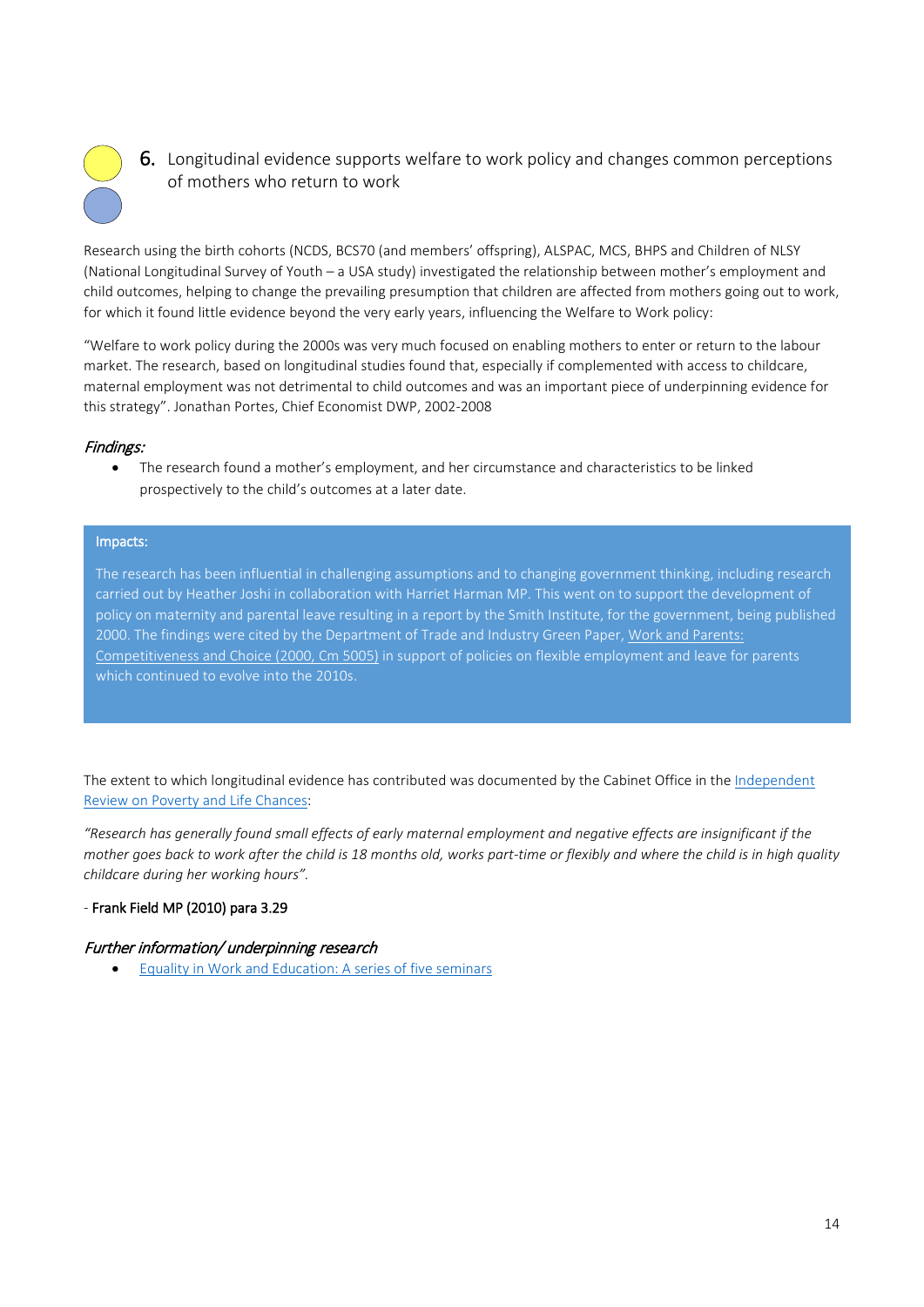

7. Research using National Child Development Study (NCDS) data influenced establishment of world's first universal children's savings scheme totalling £4.8 billion

Research using NCDS data carried out b[y Bynner and Despotidou \(2000\)](http://www.cls.ioe.ac.uk/shared/get-file.ashx?id=1734&itemtype=document) discovered that having even very modest savings at age 23 had a wide range of beneficial economic, social and health effects 10 years later. HM Treasury used these findings to create the Child Trust Fund which will benefit approximately 6 million UK children born between 2002 and 2011 to ensure that every young person had some savings at age 18.

# Findings:

- People with savings have better life chances and are happier than those without.
- Men with less than £200 (based on 1981 figures) in savings were more likely to experience unemployment than those with more savings.
- Having even very modest savings at age 23 had a very wide range of beneficial economic, social and health effects 10 years later.

#### Impacts:

- Findings influenced HM Treasury papers presenting options for policies designed to increase rates of saving and asset-ownership, both among lower-income households, and in generations of families in the future, such as th[e Saving and Assets for All: The Modernisation of Britain's Tax and Benefit System.](https://revenuebenefits.org.uk/pdf/savings_and_assets_for_all.pdf)
- It was also discussed on numerous radio programmes, where key politicians highlighted the significance of the research in underpinning thinking on asset-based savings.
- Policy-makers and think tanks from countries including the USA, France, Germany, New Zealand and Brazil have shown interest in learning from the UK's baby bonds `experience'.

#### Further information/ underpinning research

- [Radio 4 transcript:](http://news.bbc.co.uk/nol/shared/spl/hi/programmes/analysis/transcripts/18_08_05.txt) discussion between Bynner, Blunkett and others discussing the research and Child Trust Funds.
- REF [impact case study:](http://impact.ref.ac.uk/CaseStudies/CaseStudy.aspx?Id=44315) includes references to the research.
- The Institute of Education[: Case Study on the Impact of IoE Research that Underpinned the Child Trust Fund.](http://www.cls.ioe.ac.uk/library-media/documents/Impact%20case%20study%20-%20Child%20Trust%20Fund.pdf)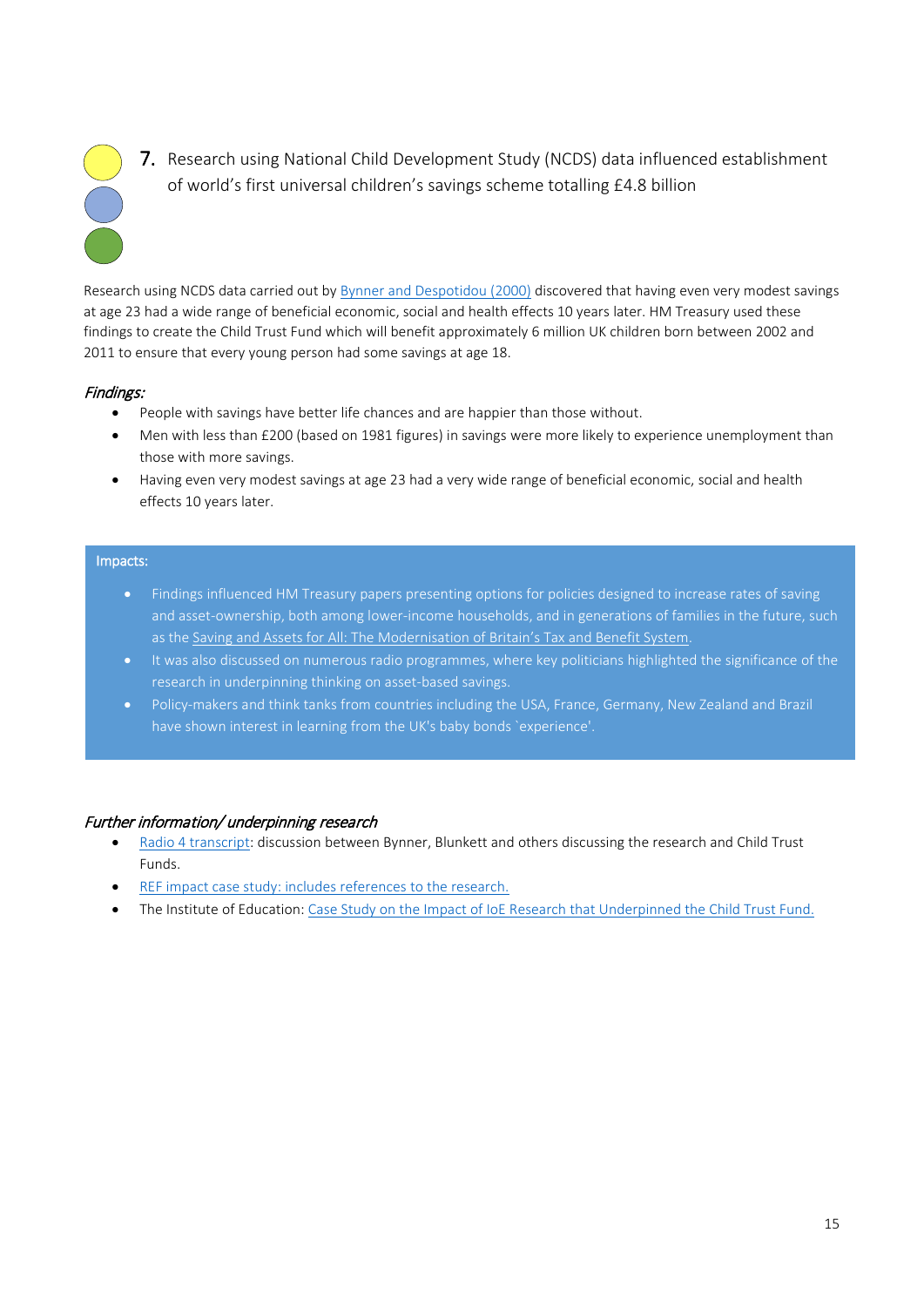# 8. Welsh Government uses Understanding Society data to measure mental well-being among children and young people

One in four people will experience a mental health problem with the cost of mental ill health to the economy, the NHS and society as a whole a[t £105 billion a year](https://www.england.nhs.uk/wp-content/uploads/2016/02/Mental-Health-Taskforce-FYFV-final.pdf) (including an estimated £54 billion cost to individuals' quality of life). Left untreated, mental health conditions can result in unemployment, homelessness, the break-up of relationships and suicide. The 'Together for Mental Health' Welsh cross-government strategy launched in 2012 is a 10-year strategy which covers people of all ages, rather than through separate strategies. The most recent Delivery Plan covers the period 2016- 19.

#### Impacts:

- Performance measures from Understanding Society data are being used to monitor:
	- o The increased percentage of mental well-being among children and young people.
	- o The mean mental well-being score for people.
	- Understanding Society data will contribute to achieving the following priority areas:
		- o "People in Wales are more resilient and better able to tackle poor mental well-being when it occurs".
		- o "All children and young people are more resilient and better able to tackle poor mental well-being when it occurs".

Delivering the proposed actions with key stakeholders will make a positive contribution to the Welsh Government's equality objectives through a commitment to identify and meet the needs of all groups in relation to mental health. Implementation is assured through Partnership Boards at national and local levels, and progress is reported publicly through annual reports produced by the Welsh Government, and Integrated Medium Term Plans (IMTPs) of the local health boards and NHS Trusts.

# Further information / underpinning research

- ['Together for Mental Health Delivery Plan' \(2016-2019\)](http://gov.wales/topics/health/nhswales/plans/mental-health/?lang=en)
- [Together for Mental Health: A strategy for Mental Health and Wellbeing in Wales](http://gov.wales/docs/dhss/publications/121031tmhfinalen.pdf)
- New Investment in Mental Health Services: [https://www.gov.uk/government/news/new-investment-in-mental](https://www.gov.uk/government/news/new-investment-in-mental-health-services)[health-services](https://www.gov.uk/government/news/new-investment-in-mental-health-services)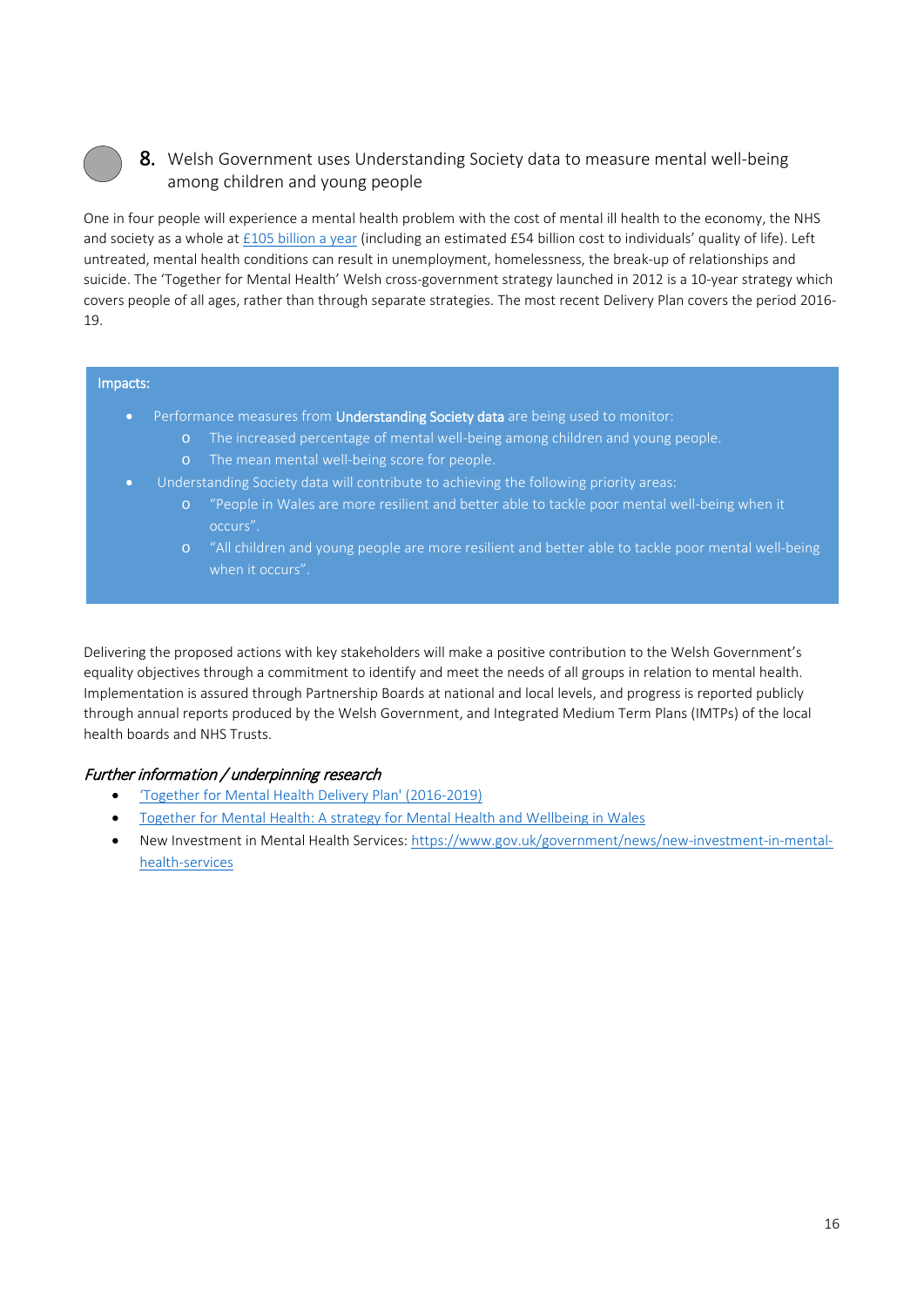

# 9. Age UK uses Understanding Society to create an Index of Well-being in Later Life

At a time when ageing presents one of the biggest challenges facing the UK, Age UK has created an Index of Wellbeing in Later Life which provides new and authoritative evidence about what matters for the well-being of older people. Age UK wanted to address several related issues: what was important in later life, the level of well-being amongst different groups of older people, possible reasons for low well-being and what changes in policy or practice would improve older people's lives. This Index is the first time that an overall measure of the well-being of older people has been created.

Data from Waves 1-4 of Understanding Society were used to create the Index, which is a summary measure of objective and subjective indicators grouped into domains of well-being. Age UK identified 40 indicators in five domains: personal, social, health, resources and local services.

#### Impacts:

Age UK is using the Index to inform their policy and practical work:

- Local Age UK branches are using early insights to think about how to target their support services at people at risk of low well-being. The Index has already been used successfully to inform a funding bid for services to offer creative and cultural activities to older people in Oxfordshire.
- The charity has engaged members of the House of Lords keen to champion evidence-based actions to target resources and effort effectively.
- There is interest from local councils who want to understand well-being among older people in their area.

*"Understanding Society was chosen for the Index mainly for the number of people included in the sample, its representativeness, range of questions, UK-wide focus, and longitudinal nature. In addition, the longitudinal design of the Study means that the index can be updated to track well-being over time."* 

#### *-* Marcus Green, Senior Research Manager, Age UK

#### Further information / underpinning research

• [Age UK's Wellbeing research pages](http://www.ageuk.org.uk/wellbeingresearch)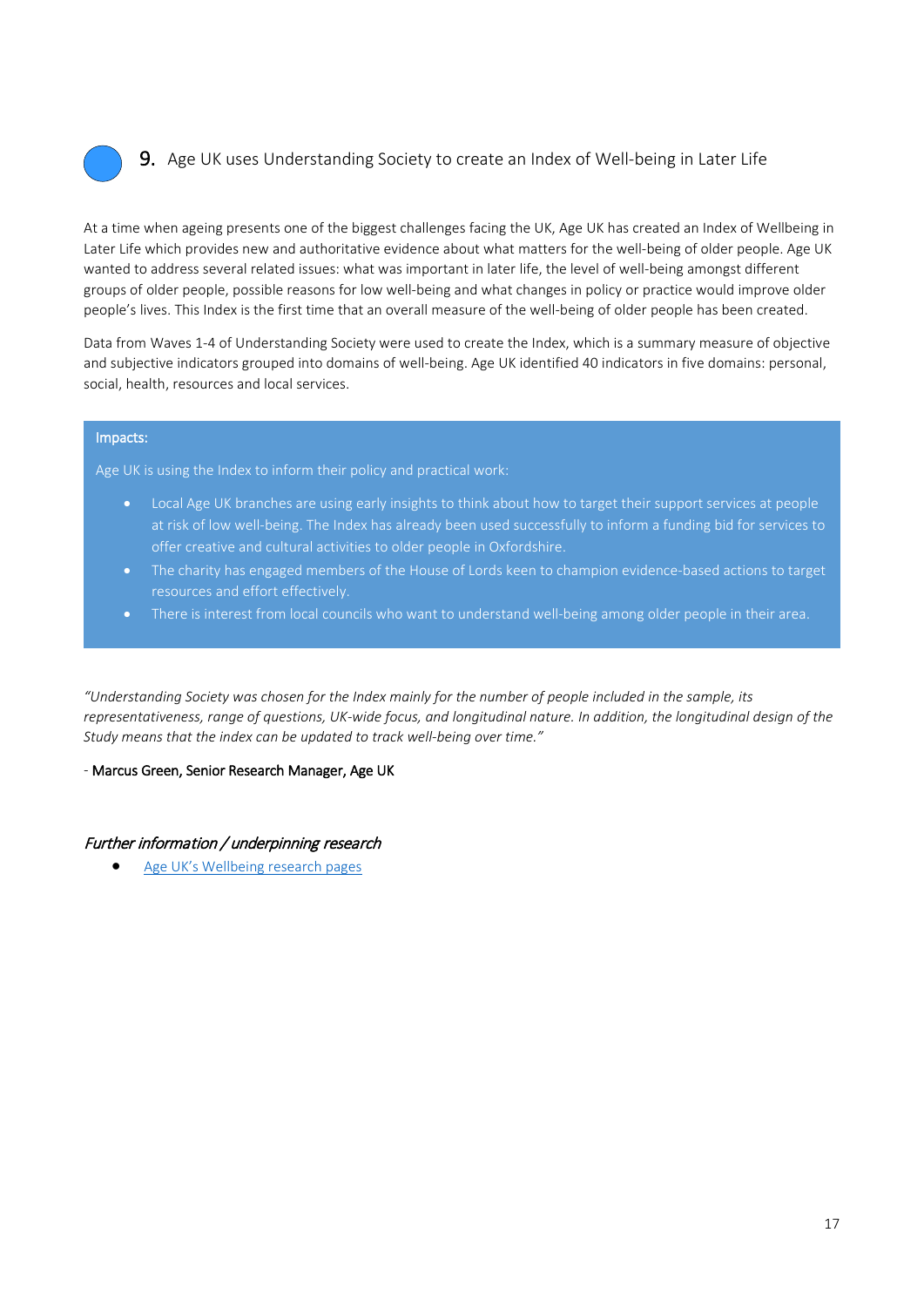# Methods and issues in identifying and developing case studies

#### Approach

Given the remit to identify case studies where research using data from ESRC's longitudinal investments has been influential in policy, each investment and its publications were reviewed via online searches and keyword searches in specialist tools. In addition, ESRC investments themselves identified some case studies and included them in information provided for the 2017 Longitudinal Studies Review.

An initial sift identified 20 potential case studies. After office and trusted-friends review, these were further shortlisted and researched for substantial evidence of impact. As an extra review stage, they were discussed with ESRC Communications team which has significant experience in developing top-level case studies.

#### Challenges in developing Case Studies

The following sections show the challenges of both demonstrating policy impact and showing instrumental, conceptual and capacity impacts. These barriers are well known within the social science community.

#### Misunderstanding of what impact means

Many REF (Research Excellence Framework) case studies that claim instrumental impact use only the author's work as evidence. ESRC could do more to communicate a clear definition of its expectations, providing better training and more support to award-holders during their funding period. Nonetheless, strong, policy-relevant research may not influence policy, for reasons unrelated to the evidence. ESRC may need to reassess how impact is defined for data infrastructure investments in particular.

#### Changing political agendas

Gathering evidence during policy debate is vitally important, particularly in the case of testimonial evidence, because as time passes attribution becomes problematic and recall fades. Policy commentators can track a debate's direction, but should that direction change, retrospectively proving the link between that change of direction and the research findings can be virtually impossible. Frequent change within government and high turnover of departmental contacts are additional challenges.

#### Social science is not understood: social policy is contested

Impacts from social science are more about process than product. Research findings are often seen as common-sense knowledge, struggling to gain traction in policy making and recognition for achieving and demonstrating policy impacts. 'Specialist' or 'technical' research such as in medicine or environmental science do not face such problems, at least to the same extent: people don't assume their own knowledge or understanding is adequate, and instead look to an expert for evidence. Social problems can be complex and hard to track; policy debates are often politicised and ideological. Interventions in people's private social and economic lives are often seen as contentious. In comparison, debates in 'hard' science and medicine are typically less contentious, problems are more amenable to relatively simple technical solutions/fix-its, and interventions are not seen as intrusive. In addition, while most scientific, technical and medical innovations can potentially benefit everyone, much social science research is focussed on, and could benefit, disadvantaged groups. Furthermore, many medical and technical advances potentially benefit most or all of the population, while many social science findings are focused on minority groups. These barriers and challenges make getting social science research evidence heard difficult, and tracking, achieving and demonstrating policy impacts even more so.

#### Researchers' practice in impact tracking

Many researchers do not actively monitor indicators of impact, are unaware of how government departments use commissioned work or do not actively enquire about impact arising. Many who do try to track and evidence their own impact are attuned mainly to the national agenda, perhaps due to institutional encouragement and support for this purpose. Additionally, much social policy (broadly construed) has been decentralised to the devolved administrations, local authorities, schools etc. which makes it much more difficult to track the use of research findings.